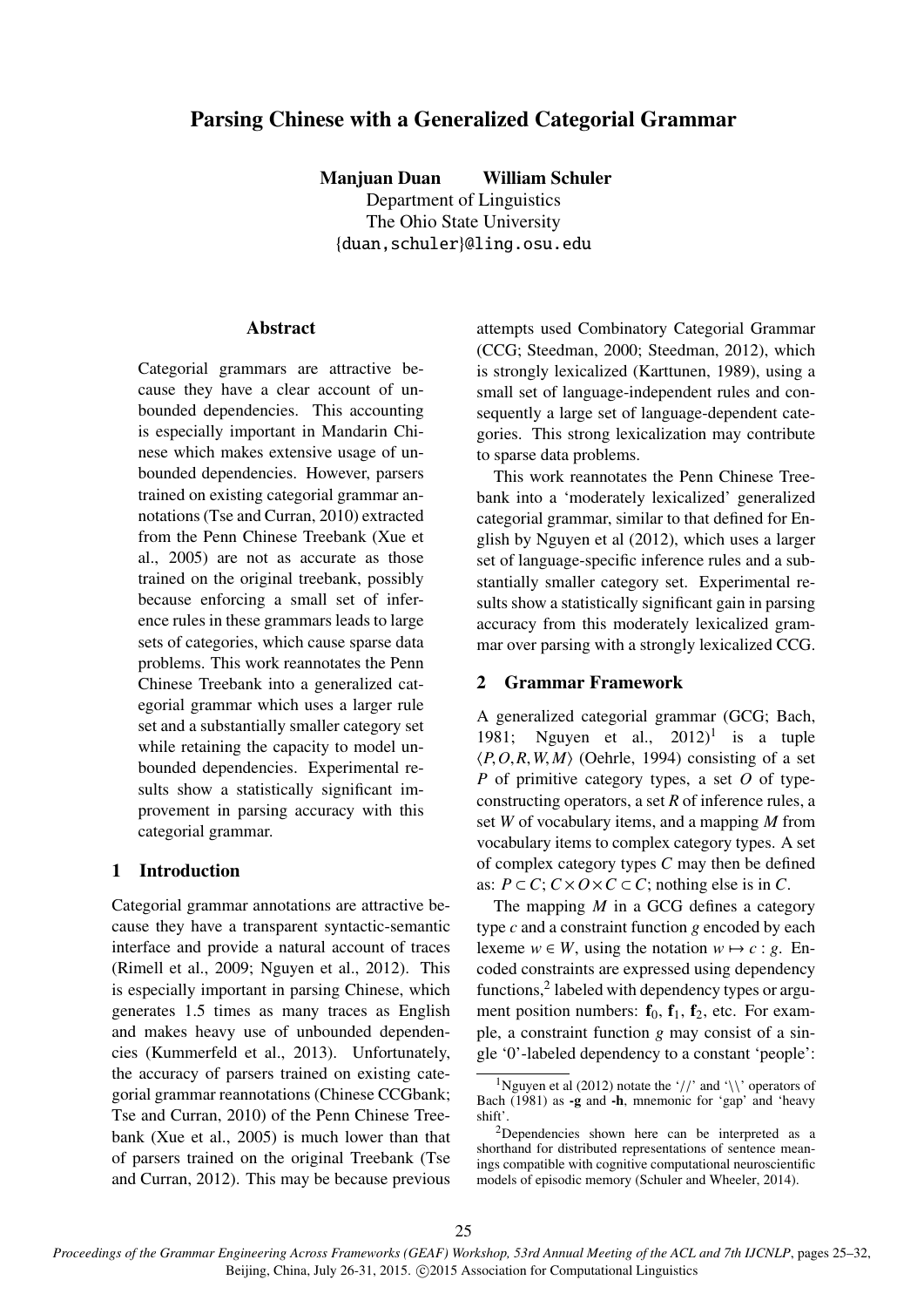$\lambda_x$  ( $f_0$  *x*)=people.

# 3 Chinese Syntax in GCG

Chinese is typically an SVO language, but it also has several SOV constructions, such as the focus constructions triggered by *lian* 'even,' or the *ba* construction, where the affected patient is moved to the preverbal position. Most adverbial modifiers are pre-verbal and most nominal modifiers, including relative clauses, are pre-nominal.

The set of primitive category types for Mandarin Chinese,  $P, P \subset C$ , contains the following primitive categories, generally labeled with the part of speech of the head of the category:

- V: verb-headed clause
- N: noun-headed phrase or clause
- D: *de*-clause
- C: cardinal number
- Q: quantificational phrase
- A: adjectival phrase or nominal modifier
- R: adverbial phrase or verbal modifier
- B: verbal complement of *ba*
- E: verbal complement of *bei*

The set of type-constructing operators *O* for Mandarin Chinese includes -a and -b operators for unsatisfied requirements of preceding or succeeding arguments, -c and -d operators for unsatisfied requirements of preceding or succeeding conjuncts, and a -g operator for unsatisfied requirements of gap categories.<sup>3</sup> A GCG category consists of a primitive category followed by one or more unsatisfied dependencies, each consisting of an operator followed by another category.

The set of inference rules *R* is described below.

## 3.1 Argument composition

The basic operation of most categorial grammars is argument composition. However, unlike most categorial grammars, the GCG described in this paper defines composition rules to explicitly encode dependencies between lexical items. Specifically, inference rules for argument composition are defined as follows, where  $c \in C$ ,  $p \in P$  and each  $\varphi \in \{-a, -b\} \times C$ :

*c*:*g*  $p\varphi$ <sub>1.*n*-1</sub>**-a***c*:*h* ⇒  $p\varphi$ <sub>1.*n*-1</sub>: $\lambda$ <sub>*x*</sub> *g*(**f**<sub>*n*</sub> *x*)∧(*h***x**) (Aa)

 $p\varphi_1$ <sub>*n*-1</sub>-**b***c*:*g*  $c: h \Rightarrow p\varphi_1$ <sub>*n*-1</sub>: $\lambda_x(gx) \wedge h(f_n x)$  (Ab)

The first composition rule Aa stipulates that when a predicate *h* of category  $p\varphi_{1..n-1}$ -ac takes a preceding argument *g* of category *c* as its *n*-th argument, the syntactic dependency that *g* is *h*'s *n*-th argument is added. The second composition rule Ab is an argument composition rule taking a succeeding argument.

# 3.2 Modifier composition

Inference rules for modifier composition apply preceding or succeeding modifiers of category  $p$ -b*d* to modificands of category *c*, where  $p \in$  ${A, R}, d \in \{N, V\}$ :

$$
p\text{-}\mathbf{b}d\text{:}g \ c\text{:}h \Rightarrow c\text{:}\lambda_x \exists_y(gy) \land (hx) \land (\mathbf{f}_1 y) = x \quad (\text{Ma})
$$
  
c:g  $p\text{-}\mathbf{b}d\text{:}h \Rightarrow c\text{:}\lambda_x \exists_y(gx) \land (hy) \land (\mathbf{f}_1 y) = x \quad (\text{Mb})$ 

The modifier composition rules Ma and Mb establish a '1'-labeled dependency from the modifier to the modificand. With argument and modifier composition rules, we can derive the Chinese sentence shown in  $(1)$ .

(1) 'Shanghai, in the aspect of finance, develops fast.'

上海 Shanghai N 在 at R-bV-bN 金<sup>融</sup> finance N 方面 aspect N-aN Ab <sup>N</sup> Aa R-bV <sup>发</sup>展 develop V-aN 迅速 fast R-bV Mb V-aN Ma V-aN Aa <sup>V</sup>

The separate modifier composition rules in GCG make it possible to reuse modifier categories across different contexts. For example, in  $(1)$ ,  $\overline{4}$ 金融方<sup>面</sup> 'in the aspect of finance' is an adverbial modifier, having the category R-bV. It has the same category when the phrase is a sentential modifier as shown in (2). Consequently,  $\pm$  'at' in both  $(1)$  and  $(2)$  has the same category  $\mathbf{R}\text{-}b\mathbf{V}\text{-}b\mathbf{N}$ , which means it takes a succeeding nominal argument to become an adverbial modifier.

(2) 'In the aspect of finance, Shanghai develops fast.'

|         | $R-bV$  | Aа     |    |          | Mb      | Aа     |    |
|---------|---------|--------|----|----------|---------|--------|----|
| R-bV-bN |         |        |    |          | V-aN    |        |    |
| at      |         | N-aN   | Ab | Shanghai | V-aN    | $R-bV$ | Mb |
| 在       | finance | aspect |    | 上海       | develop | fast   |    |
|         | 金融      | 方面     |    |          | 发展      | 迅速     |    |

In contrast, since CCG enforces a restricted set of inference rules, it needs to provide two different categories,  $(S\NP)/(S\NP)/NP$  and  $S/S/NP$ for  $\pm$  in (1) and (2). In total, Chinese CCGbank

<sup>3</sup>Following (Nguyen et al., 2012), directional operators such as forward and backward slashes ('\' and '/') are not used because some operators, such as gap operators in tough constructions, are undirected.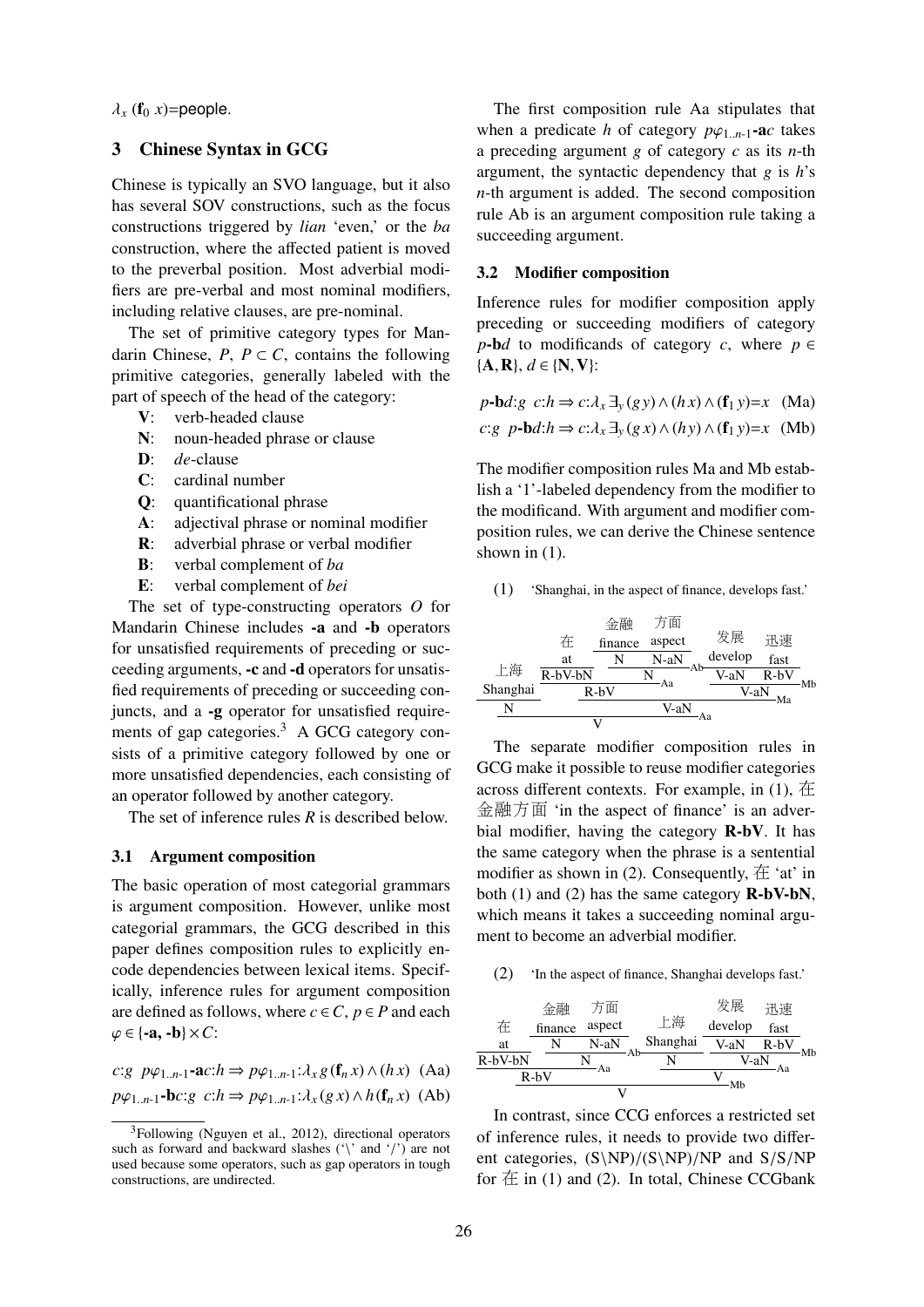has 91 different categories for  $\pm$ , since the prepositional phrase headed by  $#$  can modify constituents of various syntactic categories. In contrast, Chinese GCG annotations only have 9 different categories for 在.

Another example of differing lexicalization is the category of the tense aspect  $\overrightarrow{f}$  in Chinese, which can either occur immediately after a verb or after the whole verb phrase to indicate past tense. Although generalized backward crossed composition (Steedman, 2000) helps aspect/tense particles in Chinese usually retain their canonical category  $(S\NP)\G\NP)$ , there are still 59 different categories for 了 in Chinese CCGbank (Tse and Curran, 2010), and most of them are semantically indistinguishable.

### 3.3 Nominal and quantificational expressions

Mandarin Chinese does not have determiners such as 'the' or 'a' in English, so there is no empirical motivation to distinguish NP and N categories. However, *classifiers* or *measure words*, glossed as 'M' in (3), are obligatory when a noun is quantified by a number. This unit of measure is needed for quantification of nouns because the lack of number morphology in Chinese makes all nouns behave as mass nouns (Allan, 1977; Borer, 2005).

(3) 'three people'

$$
\frac{\frac{\equiv}{\text{three}} \quad \wedge \quad \wedge}{\frac{C \quad Q-bN-aC}{Q}} \text{Aa} \frac{\text{people}}{N} \text{Ab}
$$

We propose a separate category Q for quantificational expressions because they can be predicative, as in (4), which makes them different from common nouns. A zero-head rule Z, where  $c, d, e \in C$ , converts the Q category to V-aN to make the quantificational expression predicative.

$$
e:g \Rightarrow c\text{-ad}:\lambda_x(\mathbf{f}_0 x) = \text{pred} \land g(\mathbf{f}_2 x) \qquad (Z)
$$

(4) 'He is three.'

$$
\frac{\frac{\equiv}{\text{three}}}{\frac{\text{three}}{\text{C}} \cdot \frac{\text{years old}}{\text{Q-aC}}}
$$
\n
$$
\frac{\frac{\text{the}}{\text{he}}}{\frac{\text{V-aN}}{\text{V-aN}}} \frac{\frac{\text{ASP}}{\text{R-bV}}}{\text{R-bV}}
$$
\n
$$
\frac{\text{N}}{\text{V}}
$$
\n
$$
\frac{\text{V-aN}}{\text{V}} = \text{Aa}
$$

Classifiers like <sup>年</sup> 'years,' 岁 'years-old' and 天 'day' already contain the nominal information, so they do not require nominal arguments like other

classifiers. Classifiers of this type have a different category 'Q-aC' to reflect this combinational difference. By doing so, the numbers receive the same category C in both  $\equiv \pm \frac{1}{2}$  'three days,' and 三个人 'three people.' However, in both Chinese Treebank and CCGbank, the category 'M' is used for both types of classifiers, which results in numbers like  $\Xi$  'three' having the category OP/M in 'three days' and the category (NP/NP)/M in 'three people' in Chinese CCGbank. This is not desirable because it expends training examples on an artificial distinction between the numbers  $\Xi$ 'three' in each of these expressions, which are semantically the same.

### 3.4 Topicalization

Topicalization in Mandarin can involve either movement of a topicalized constituent or not. The topicalization which involves movement is similar to that of English, in which the object is usually moved to the sentence initial position and a gap is left behind, as shown in  $(5)$ .<sup>4</sup>

(5) 'The rice, I ate.'

$$
\begin{array}{ccc}\n & & \mathbb{H}_{\mathbb{Z}}^{\mathbb{Z}} \not \supset \\
 & \mathbb{R} & \text{ate} \\
 & \underline{N} & \underline{V-aN-bN} \\
 \hline\n & \underline{N} & \underline{V-aN-gN} \\
 & \underline{V} & \underline{V} & \underline{R} \\
 & \underline{V} & \underline{V} & \underline{R} \\
 \end{array} \text{Ga}
$$

The non-movement topicalization occurs much more frequently in Mandarin, in which the subject of the sentence usually has an 'association' relation to the topic, as shown in (6).

(6) 'Of him, the appetite is good.'

$$
\begin{array}{c}\n\text{H} \Box \\
\text{the} \\
\hline\n\frac{N}{N} \\
\hline\n\frac{N}{N} \\
\hline\n\frac{N \rightarrow gN}{V} Gc \\
\hline\n\frac{1}{V} Gc \\
\hline\n\frac{1}{V} Gc \\
\hline\n\frac{1}{V} Gc \\
\hline\n\frac{1}{V} Gc \\
\hline\n\frac{1}{V} Gc \\
\hline\n\frac{1}{V} Gc \\
\hline\n\frac{1}{V} Gc \\
\hline\n\frac{1}{V} Gc \\
\hline\n\frac{1}{V} Gc \\
\hline\n\frac{1}{V} Gc \\
\hline\n\frac{1}{V} Gc \\
\hline\n\frac{1}{V} Gc \\
\hline\n\frac{1}{V} Gc \\
\hline\n\frac{1}{V} Gc \\
\hline\n\frac{1}{V} Gc \\
\hline\n\frac{1}{V} Gc \\
\hline\n\frac{1}{V} Gc \\
\hline\n\frac{1}{V} Gc \\
\hline\n\frac{1}{V} Gc \\
\hline\n\frac{1}{V} Gc \\
\hline\n\frac{1}{V} Gc \\
\hline\n\frac{1}{V} Gc \\
\hline\n\frac{1}{V} Gc \\
\hline\n\frac{1}{V} Gc \\
\hline\n\frac{1}{V} Gc \\
\hline\n\frac{1}{V} Gc \\
\hline\n\frac{1}{V} Gc \\
\hline\n\frac{1}{V} Gc \\
\hline\n\frac{1}{V} Gc \\
\hline\n\frac{1}{V} Gc \\
\hline\n\frac{1}{V} Gc \\
\hline\n\frac{1}{V} Gc \\
\hline\n\frac{1}{V} Gc \\
\hline\n\frac{1}{V} Gc \\
\hline\n\frac{1}{V} Gc \\
\hline\n\frac{1}{V} Gc \\
\hline\n\frac{1}{V} Gc \\
\hline\n\frac{1}{V} Gc \\
\hline\n\frac{1}{V} Gc \\
\hline\n\frac{1}{V} Gc \\
\hline\n\frac{1}{V} Gc \\
\hline\n\frac{1}{V} Gc \\
\hline\n\frac{1}{V} Gc \\
\hline\n\frac{1}{V} Gc \\
\hline\n\frac{1}{V} Gc \\
\hline\n\frac{1}{V} Gc \\
\hline\n\frac{1}{V} Gc \\
\hline\n\frac{1}{V} Gc \\
\hline\n\frac{1}{V} Gc \\
\hline\n\frac{1}{V
$$

The referent of the subject in the non-movement topicalization needs to be further specified by the topic. Although topics are seen to be associated with other constituents of the sentence, especially in colloquial expressions, only associations with subjects are observed in the Treebank data. Therefore in our analysis of this type of topicalization, the subject undergoes a unary type conversion from N to N-gN to introduce a gap, which is

<sup>&</sup>lt;sup>4</sup>The verb  $\frac{1}{2}$  and the tense particle  $\overrightarrow{J}$  are separate tokens, shown together here to simplify the derivation. We apply the same simplification to  $\left\langle \mathbb{R} \right\rangle$  in following examples.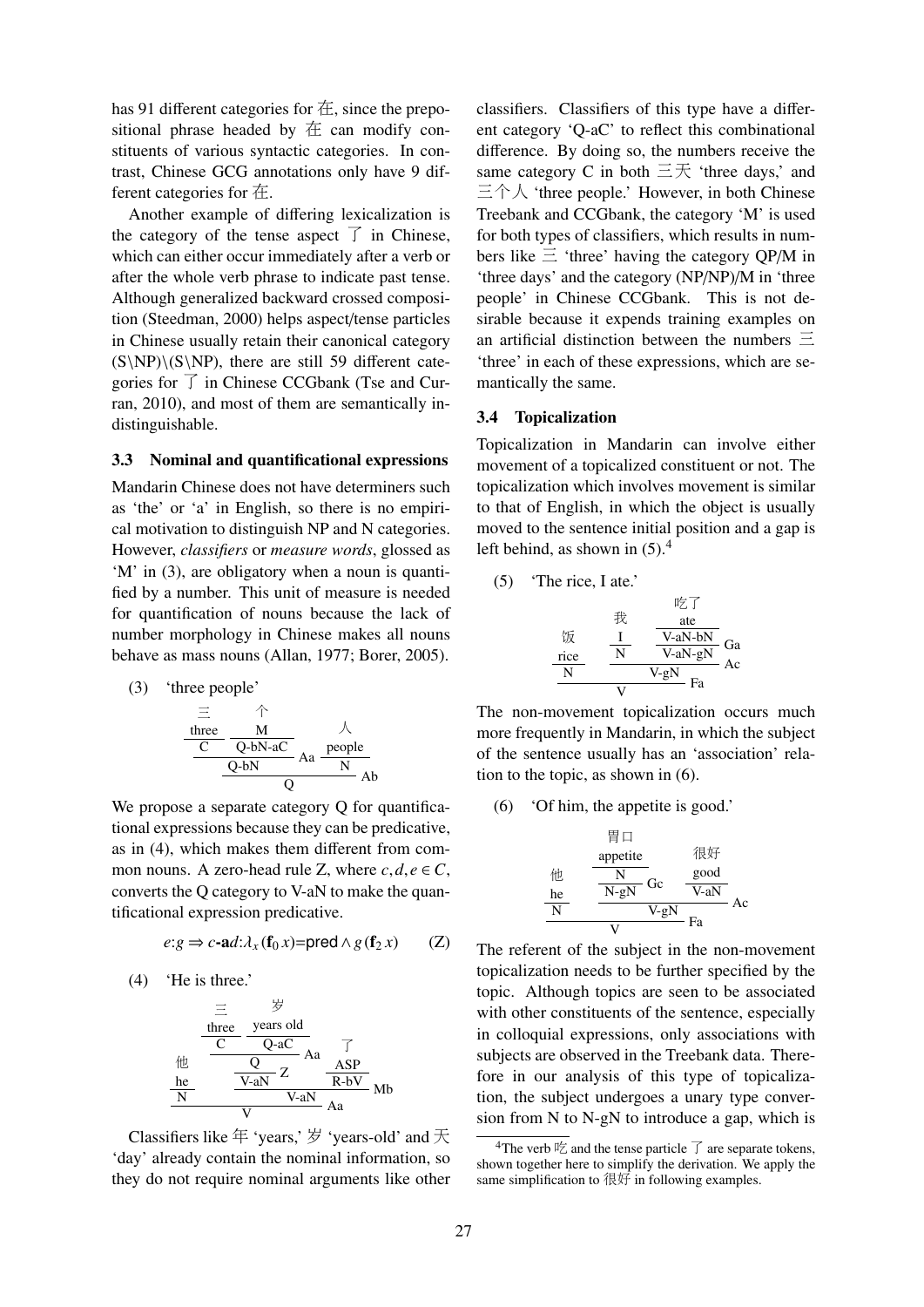later discharged by the topic to capture the 'association' relation between the subject and the topic.

Inference rules for gap composition are:

$$
p\varphi_{1..n-1}oc \Rightarrow p\varphi_{1..n-1}\text{-}\mathbf{g}c:\lambda_{vx}(g\,x) \wedge (\mathbf{f}_n\,x) = v \quad \text{(Ga)}
$$

$$
c:g \Rightarrow c\text{-}gd:\lambda_{vx}(g\,x) \land (\mathbf{f}_1 v)=x \tag{Gb}
$$

$$
N: g \Rightarrow N-gN: \lambda_{vx}(g x) \land \exists_e (\text{de-asso } e x v) \quad (Gc)
$$

where  $p \in P$ ,  $o \in \{-a, -b\}$ ,  $c \in C$ ,  $d \in \{A-bN, R-bV\}$ and  $\varphi \in \{-a, -b\} \times C$ . Rule Ga hypothesizes a gap as a preceding or succeeding argument, rule Gb hypothesizes a nominal or adverbial modifier gap and rule Gc hypothesizes a gap which is associated with the subject in topicalization.

Non-local arguments, each consisting of a nonlocal operator and argument category  $\psi \in \{-g\} \times C$ , are then propagated to consequents from all possible combinations of antecedents. For  $d:g \text{ } e: h \Rightarrow$  $c:(f gh) ∈ {Aa-b, Ma-b}$ :

$$
d\psi_{1..m}:g \ e\psi_{m+1..n}:h \Rightarrow
$$
  

$$
c\psi_{1..n}: \lambda_{v_{1..n}} f(g \nu_{1..m}) (h \nu_{m+1..n}) \quad \text{(Ac-d, Mc-d)}
$$

Rules Ac–d and Mc–d stipulate non-local propagation through argument and modifier composition.

Inference rules for filler attachment apply gapped clauses to topicalized phrases as fillers. For  $c \in C$ , and  $p \in P$ :

$$
p:g \ c\text{-}gp:h \Rightarrow c:\lambda_x \exists_y (gy) \land (hyx) \qquad \text{(Fa)}
$$

In contrast, Tse and Curran (2010) analyze the topic in non-movement topicalization as a sentential modifier, which gives  $#$  'he' in (6) the category S/S, serving as a sentential modifier for the sentence <sup>胃</sup>口很好 'appetite is good.' This analysis conflates sentential adverbial modifiers such as 'today' with topics such as 'he' in (6), yielding incorrect dependencies and expending probability mass on ungrammatical derivations (e.g.with topics conjoined with adverbs).

### 3.5 Relative and appositive clauses

In Mandarin relative clauses, the particle  $\mathbb{H}$  'de' takes a preceding clause containing a gap to form a relative clause modifying a succeeding noun. The modified noun is the filler of the gap in the relative clause. The inference rules for relative clauses apply the gapped *de*-clause to the modificand as a filler. For  $c \in C^*$ 

$$
\mathbf{D}\text{-}\mathbf{g}c:g\ \mathbf{N}:h\Rightarrow\mathbf{N}:\lambda_x(hx)\wedge\exists_y(gxy)\qquad(R)
$$

A GCG analysis of a relative clause with an object gap is shown in (7).



$$
\begin{array}{cc}\n\text{ $\overset{\mathcal{H}}{H}$} & \overset{\mathcal{H}}{=} \text{ $\overset{\mathcal{H}}{X}$} \\
\text{ $\overset{\mathcal{H}}{N}$} & \overset{\mathcal{H}}{V}\text{-}aN-bN \\
\hline\n\text{ $N$} & \overset{\mathcal{H}}{V}\text{-}aN-gN \\
\hline\n\text{ $N$} & \overset{\mathcal{H}}{D}eN \\
\hline\n\text{ $N$} & \overset{\mathcal{H}}{N} & \overset{\mathcal{H}}{N} \\
\hline\n\text{ $N$} & \overset{\mathcal{H}}{N} & \overset{\mathcal{H}}{N} \\
\end{array}
$$

Our analysis of topicalization in (6) makes it easy to account for a relative clause which relativizes a topic. In (6) for example, relativizing the topic 他 'he' yields a nominal phrase containing a nonrestrictive relative clause 胃口很好的他, 'he whose appetite is good.' A GCG analysis of this nominal phrase is shown in (8).

(8) 'he whose appetite is very good'

$$
\begin{array}{c}\n\text{# } \Box \\
\text{apetite} \\
\hline\n\frac{N}{N-gN} \text{Gc} \xrightarrow{\text{very good}} \text{#} \\
\hline\n\frac{V-gN}{V-gN} \text{Ac} \xrightarrow{\text{de}} \text{Ac} \xrightarrow{\text{the}} \\
\hline\n\frac{V-gN}{D-gN} \text{Ac} \xrightarrow{\text{Re}} R\n\end{array}
$$

Appositive clauses in Mandarin Chinese are formed with the same 的 '*de*' particle used in relative clauses. However, unlike relative clauses, appositive clauses do not involve any gap constituent. In this GCG analysis of appositive clauses, 的 '*de*' receives the same category as it does in relative clauses. But the noun which takes an appositive clause as complement has the category N-aD to take a preceeding *de*-clause to further specify the content of the noun. An appositive clause in this grammar is shown in (9).

(9) 'the idea that high tech cannot be reached'

$$
\frac{\mathbf{\overline{A}}\mathbf{\overline{A}}\mathbf{\overline{B}}}{N} \qquad\n \begin{array}{c}\n \mathbf{\overline{A}}\mathbf{\overline{A}}\mathbf{\overline{B}} \\
 \hline\n \mathbf{N} & \mathbf{C}\n \end{array}\n \qquad\n \begin{array}{c}\n \mathbf{\overline{A}}\mathbf{\overline{A}} \\
 \mathbf{\overline{A}} \\
 \mathbf{\overline{A}} \\
 \mathbf{\overline{A}} \\
 \mathbf{\overline{A}} \\
 \mathbf{\overline{A}} \\
 \mathbf{\overline{A}} \\
 \mathbf{\overline{A}} \\
 \mathbf{\overline{A}} \\
 \mathbf{\overline{A}} \\
 \mathbf{\overline{A}} \\
 \mathbf{\overline{A}} \\
 \mathbf{\overline{A}} \\
 \mathbf{\overline{A}} \\
 \mathbf{\overline{A}} \\
 \mathbf{\overline{A}} \\
 \mathbf{\overline{A}} \\
 \mathbf{\overline{A}} \\
 \mathbf{\overline{A}} \\
 \mathbf{\overline{A}} \\
 \mathbf{\overline{A}} \\
 \mathbf{\overline{A}} \\
 \mathbf{\overline{A}} \\
 \mathbf{\overline{A}} \\
 \mathbf{\overline{A}} \\
 \mathbf{\overline{A}} \\
 \mathbf{\overline{A}} \\
 \mathbf{\overline{A}} \\
 \mathbf{\overline{A}} \\
 \mathbf{\overline{A}} \\
 \mathbf{\overline{A}} \\
 \mathbf{\overline{A}} \\
 \mathbf{\overline{A}} \\
 \mathbf{\overline{A}} \\
 \mathbf{\overline{A}} \\
 \mathbf{\overline{A}} \\
 \mathbf{\overline{A}} \\
 \mathbf{\overline{A}} \\
 \mathbf{\overline{A}} \\
 \mathbf{\overline{A}} \\
 \mathbf{\overline{A}} \\
 \mathbf{\overline{A}} \\
 \mathbf{\overline{A}} \\
 \mathbf{\overline{A}} \\
 \mathbf{\overline{A}} \\
 \mathbf{\overline{A}} \\
 \mathbf{\overline{A}} \\
 \mathbf{\overline{A}} \\
 \mathbf{\overline{A}} \\
 \mathbf{\overline{A}} \\
 \mathbf{\overline{A}} \\
 \mathbf{\overline{A}} \\
 \mathbf{\overline{A}} \\
 \mathbf{\overline{A}} \\
 \mathbf{\overline{A}} \\
 \mathbf{\overline{A}} \\
 \mathbf{\overline{A}} \\
 \mathbf{\overline{A}} \\
 \mathbf{\overline{A}} \\
 \mathbf{\overline{A}} \\
 \mathbf{\overline{A}} \\
 \mathbf{\overline{A}} \\
 \mathbf{\overline{A}} \\
 \mathbf{\overline{A}} \\
$$

In the analyses described above, relative clauses with different types of gaps are differentiated, and relative clauses in general receive different analyses than appositive clauses. In the analysis of Tse and Curran (2010), a relative clause can only have either a subject or object gap in Chinese. Relative clauses that relativize topics receive the same categories as appositive clauses. This analysis blurs the distributional difference between certain types of relative clauses and appositive clauses, decreasing PCFG estimates of both types of relative clauses given the same (conflated) category.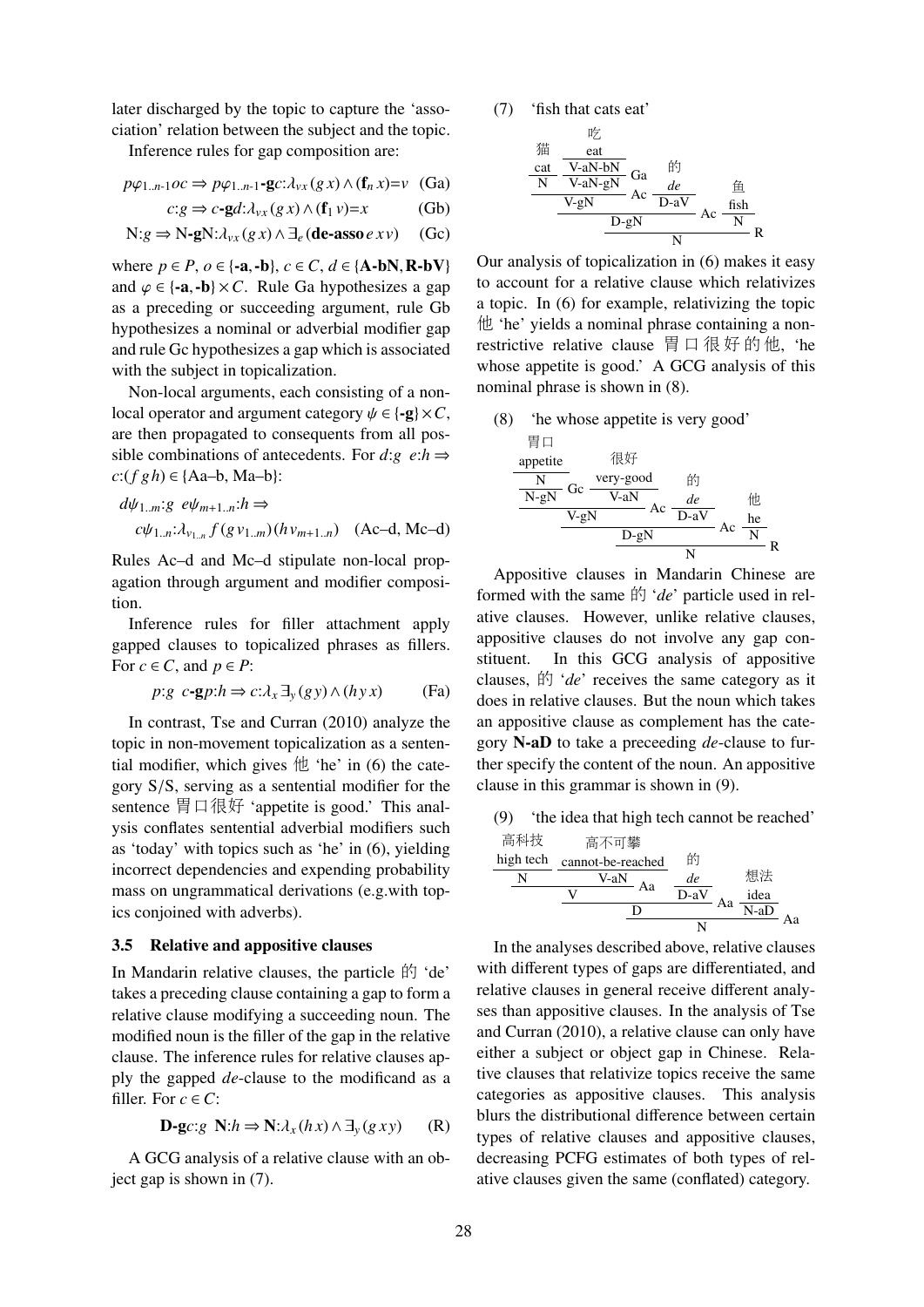

Figure 1: GCG derivation:"Maotaijiu, which is titled as the Chinese national liquor, has a long history" (a) and its associated dependencies (b)

#### 3.6 *Ba* and *bei* constructions

*Ba* constructions in Mandarin Chinese require the affected patients of certain verbs to occur before the verb, instead of after the verb. For example, 鱼 'fish' in  $(10)$  is the object of 吃 'eat' and it occurs before the verb 'eat.' In the Penn Treebank, 把 *ba* takes a clause as argument. Therefore, 鱼吃了 'fish ate' in (10) is analyzed as a clausal complement of *ba*. This analysis makes 'fish' the subject of the verb 'eat,' instead of the object. Consequently, for example, Stanford dependencies extracted from Treebank annotations of this sentence have both 'nsubj ( $\frac{1}{2}$ 'eat,'  $\frac{1}{41}$ 'cat')' and 'nsubj (吃'eat,' 鱼'fish'),' which is not correct.

(10) 'the cat ate the fish'



In our analysis, we propose that the particle *ba* takes a *ba*-verb as its complement. *Ba*-verbs are derived from transitive verbs with the type conversion rule given below.<sup>5</sup>

$$
c:g \Rightarrow d:g \tag{T}
$$

Using the type conversion rule T, we change a transitive verb V-aN-bN to B-aN-aN to capture the fact that the verb that occurs within a *ba* construction takes a preceeding second argument.

The particle  $\mathbb{H}$  *ba* is assigned the category VaN-b(B-aN), with coindexation between the referent of its subject  $(f_1 x)$  and the referent of the subject of its complement  $(f_1(f_2 x))$ .

$$
\mathcal{H}^{\cdot} \text{ 'ba'} \mapsto \mathbf{V}\text{-aN-b(B-aN)}:\lambda_{x}(\mathbf{f}_{0}, x) = \mathbf{ba}
$$

$$
\wedge (\mathbf{f}_{1}, x) = (\mathbf{f}_{1}(\mathbf{f}_{2}, x))
$$

Usually, the affected patient is the direct object of a transitive verb, as shown in (10), but there are cases where some verbs can only occur in *ba* constructions or *bei* constructions. These types of verbs are *ba*-verbs to begin with and do not need to be changed from transitive verbs. They are given the general category B-aN-aN-bN. Many resultative verbs (VRD, in treebank annotation) have this category. An example is given in (11).

(11) 'We built Chongming into a port.'

$$
\frac{\frac{1}{2} \frac{1}{2} \frac{1}{2} \frac{1}{2} \frac{1}{2} \frac{1}{2} \frac{1}{2} \frac{1}{2} \frac{1}{2} \frac{1}{2} \frac{1}{2} \frac{1}{2} \frac{1}{2} \frac{1}{2} \frac{1}{2} \frac{1}{2} \frac{1}{2} \frac{1}{2} \frac{1}{2} \frac{1}{2} \frac{1}{2} \frac{1}{2} \frac{1}{2} \frac{1}{2} \frac{1}{2} \frac{1}{2} \frac{1}{2} \frac{1}{2} \frac{1}{2} \frac{1}{2} \frac{1}{2} \frac{1}{2} \frac{1}{2} \frac{1}{2} \frac{1}{2} \frac{1}{2} \frac{1}{2} \frac{1}{2} \frac{1}{2} \frac{1}{2} \frac{1}{2} \frac{1}{2} \frac{1}{2} \frac{1}{2} \frac{1}{2} \frac{1}{2} \frac{1}{2} \frac{1}{2} \frac{1}{2} \frac{1}{2} \frac{1}{2} \frac{1}{2} \frac{1}{2} \frac{1}{2} \frac{1}{2} \frac{1}{2} \frac{1}{2} \frac{1}{2} \frac{1}{2} \frac{1}{2} \frac{1}{2} \frac{1}{2} \frac{1}{2} \frac{1}{2} \frac{1}{2} \frac{1}{2} \frac{1}{2} \frac{1}{2} \frac{1}{2} \frac{1}{2} \frac{1}{2} \frac{1}{2} \frac{1}{2} \frac{1}{2} \frac{1}{2} \frac{1}{2} \frac{1}{2} \frac{1}{2} \frac{1}{2} \frac{1}{2} \frac{1}{2} \frac{1}{2} \frac{1}{2} \frac{1}{2} \frac{1}{2} \frac{1}{2} \frac{1}{2} \frac{1}{2} \frac{1}{2} \frac{1}{2} \frac{1}{2} \frac{1}{2} \frac{1}{2} \frac{1}{2} \frac{1}{2} \frac{1}{2} \frac{1}{2} \frac{1}{2} \frac{1}{2} \frac{1}{2} \frac{1}{2} \frac{1}{2} \frac{1}{2} \frac{1}{2} \frac{1}{2} \frac{1}{2} \frac{1}{2} \frac{1}{2} \frac
$$

Mandarin Chinese uses the particle 被 *bei* to construct passive sentences. In *bei* constructions,

 $5$ This rule is constrained by fact that the function  $g$  is preserved, and its usage is constrained by parsing probabilities for particular categories. Following Featherston (2005) and Crocker and Keller (2005), the model described in this paper assumes that grammaticality judgements are gradient and determined by probabilities of compositional inferences occurring in the experience of a particular language user.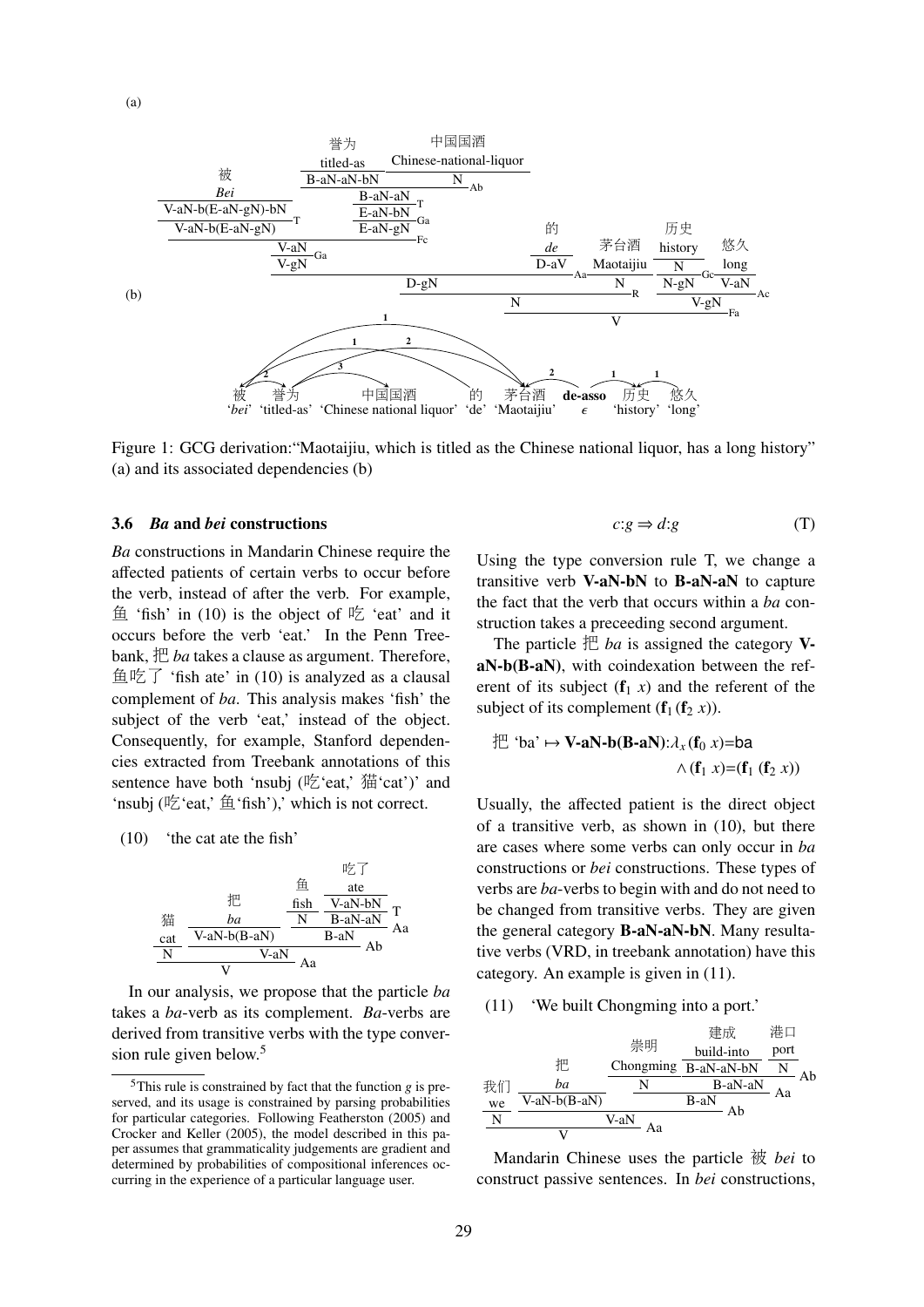the patient argument of a verb, usually the second argument of a transitive verb or a *ba*-verb, is moved to the subject position of the clause. We propose the particle 被 *bei* takes a *bei*-verb as its complement. *Bei*-verbs, which are of the category E-aN-gN, are derived from E-aN-bN by introducing a gap by rule Ga. E-aN-bN is derived by the type conversion rule T from V-aN-bN or B-aNaN, transitive verbs or *ba*-verbs. Here is the lexical entry we propose for the *bei* particle.

$$
}
$$
 ∗*bei*'  $\mapsto$  **V-aN-b(E-aN-gN)-bN**:  

$$
\lambda_x(f_0 x)=\text{bei} \wedge (f_3 x)=(f_1 (f_2 x))
$$

The lexical entry of 被 *bei* stipulates that the first argument of *bei* is the subject of its second argument, the VP complement, E-aN-gN. Since the agent in the passive voice construction is optional (as it is in passive voice in English), the category of the *bei* particle can have a type change from V-aN-b(E-aN-gN)-bN to V-aN-b(E-aN-gN). The inference rule (Fc) is proposed for the composition of gap dependencies contained within succeeding arguments, where  $p \in P$ ,  $\varphi \in \{-a, -b\} \times C$ , and  $\psi \in \{-g\} \times C$ .

$$
p\varphi_{1...n-1}\text{-}\mathbf{b}(d\psi) : g \ d\psi : h
$$
  
\n
$$
\Rightarrow p\varphi : \lambda_x h(\mathbf{f}_1 x)(\mathbf{f}_n x) \wedge g x \quad \text{(Fc)}
$$

Using rule Fc, the first argument of the *bei* particle becomes the filler of the gap in the *bei* verb. This rule also supports an analysis of tough constructions in Chinese.

An example *bei*-construction which contains a transitive verb is shown in (12).

(12) 'The fish was eaten by the cat.'

|      |                    |      |    | 吃口        |    |
|------|--------------------|------|----|-----------|----|
|      | 被                  | 猫    |    | ate       |    |
|      | bei                | cat  |    | V-aN-bN   |    |
| 鱼    | V-aN-b(E-aN-gN)-bN | N    | Ab | E-aN-bN   | Ga |
| fish | $V-aN-b(E-aN-gN)$  |      |    | $E-aN-gN$ | Fc |
| N    |                    | V-aN |    |           |    |
|      |                    |      | Aа |           |    |

The Penn Treebank uses the category 'LB' for the *bei* particle where the optional agent argument occurs, and 'SB' for the *bei* particle where it is elided. Tse and Curran (2010) follow the Treebank annotation, proposing two different categories for the *bei* particle. For example the CCG category for 'LB' is  $(S\NP_y)/(S\NP_x/NP_y)/NP_x$ , in which a coindexation scheme is used to ensure that the subject of *bei* is coindexed with the object of its verbal complement. The *ba* particle, with the category  $(S\NP_y)/(S\NP_y/NP_x)/NP_x$ , is different from *bei* only in the coindexing scheme. However, if the passivized verb is not a transitive verb, such as 誉 为 'titled-as' in Figure 1, it is hard to infer what the coindexing scheme should be like in the CCG analysis.

Figure 1 shows a GCG derivation of a sentence from the Chinese Treebank. We use this sentence to illustrate how topicalization, passive voice, and relative clauses are analyzed in the GCG framework and what kind of dependencies we can extract from GCG derivations.

#### 4 Experiments

We use a set of reannotation rules similar to those described by Nguyen et al. (2012) to reannotate the Penn Chinese Treebank into GCG trees. These reannotation rules work within a perl script that traverses each bracketed sentence in the Penn Chinese Treebank by selecting each pair of matching brackets from the top of the tree to the bottom, then running a sed-like pattern substitution rule on each selection. With around 200 annotation rules, we currently fully annotate 71% of sentences (18,505 sentences out of 26,062) from the Penn Chinese Treebank 5 and 6.

In order to evaluate the Chinese GCG annotations in terms of parsing accuracy, we compare the parsing performance of a latent-variable parser trained on Chinese GCG annotations with that of the same parser trained on Chinese CCG annotations. The Chinese CCGbank is obtained by converting the Penn Chinese Treebank into CCG annotations according to Tse and Curran  $(2012)^6$ We divided the fully annotated sentences in both grammars into training, development and test sections according to the section divisions suggested by Tse and Curran (2012). In order to have a better understanding of how the parsing performance changes with the size of the training data, we trained the Chinese CCG parser on both the full training set (ccg.full) and the same training set used for training the Chinese GCG parser (ccg.same). The detailed section divisions are shown in Table 1.

For the two CCG parsers, ccg.full and ccg.same, we use the Petrov and Klein (2007) latent variable PCFG trainer, with 5 split-merge cycles, which is the best setting indicated by Tse and Curran (2012). As with CCG, we ran the Petrov et al.

<sup>6</sup>https://github.com/jogloran/cnccgbank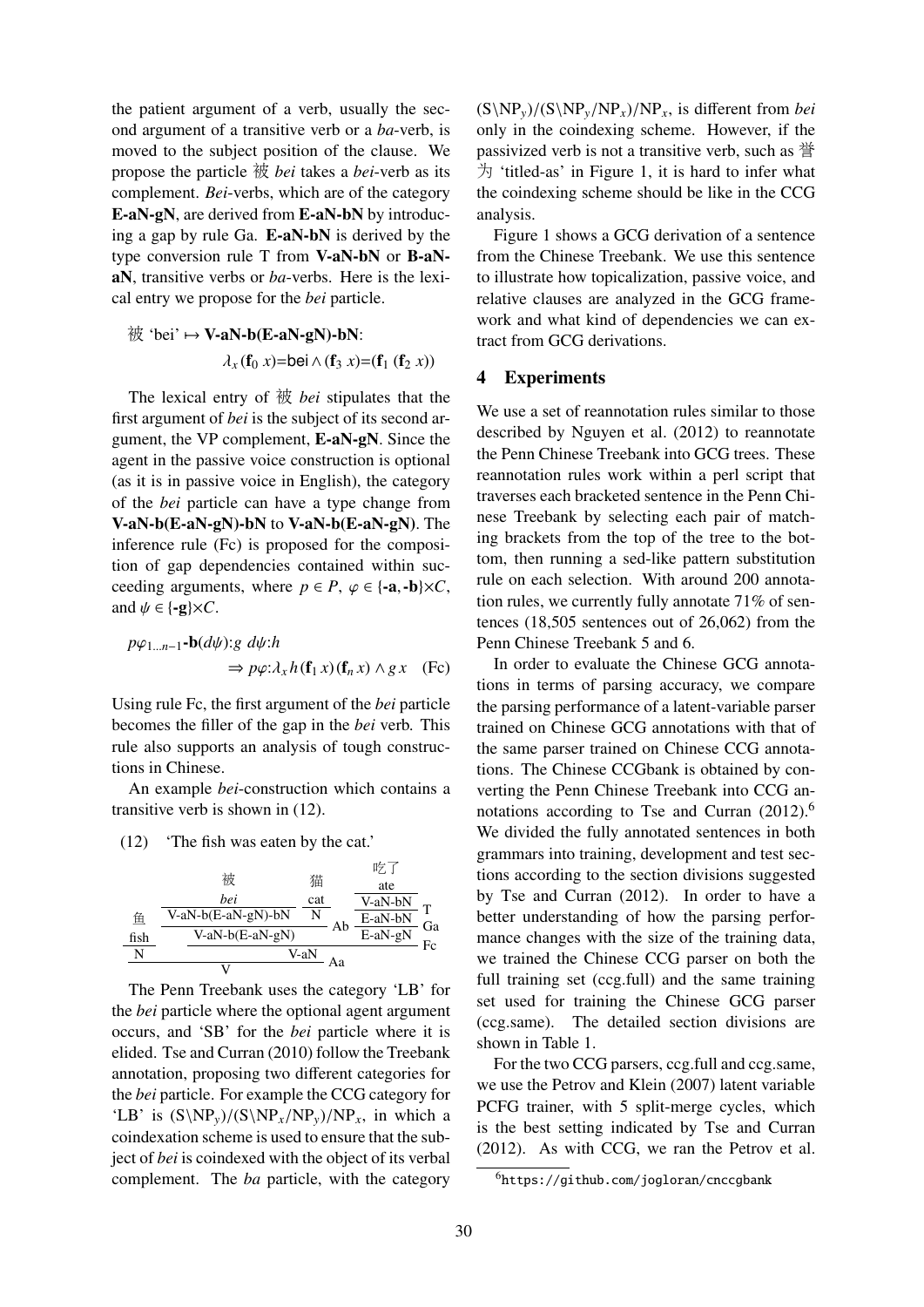| Model    | Train | Dev | Test |
|----------|-------|-----|------|
| ccg.full | 22680 | 689 | 1986 |
| ccg.same | 13677 | 689 | 1986 |
| gcg      | 13677 | 689 | 1986 |

Table 1: Train/Dev/Test Split

|          |       | р     | F     | tag   |
|----------|-------|-------|-------|-------|
| ccg.same | 78.64 | 78.96 | 78.80 | 85.62 |
| ccg.full | 80.69 | 81.13 | 80.91 | 87.24 |
| gcg      | 82.70 | 83.86 | 83.28 | 93.65 |

Table 2: Parsing results on the development set

(2006) latent-variable PCFG trainer on the GCGreannotated training corpus. The PCFG trainer was used 'off the shelf' and run with its default parameters, only varying the number of split-merge iterations on the development section. We found 5 split-merge iterations yielded the best parsing performance in the development section.

Tables 2 and 3 show the parsing performance of the parsers on the development and test sets. The parsing results show that a larger training set is beneficial to the parsing performance of the Chinese CCG parer; the parsing performance of the CCG parser trained on the full training set performs consistently better than the parser trained on 71% of the training set. The GCG parser, trained on 71% of the training set, seems to parse reasonably well even compared with the CCG parser trained on the full training set. It is worth noting that the GCG parser is much higher in tagging accuracy than the CCG parser, which supports our hypothesis that the CCG parser might suffer from sparse data problems.

However, direct comparison of the parsing performance of these two parsers is not fair because these two grammars define different categories and different tree structures. In order to ensure a fair comparison between these grammars, it is necessary to have them produce exactly the same target representation. In this experiment, we test the parsing performance of these two grammars on a common test set of sentences to which the two grammars assign the same tree structure when syntactic labels and unary branches are removed, see Figure 2. We found 984 sentences in the test set which have exactly the same unlabeled binary structures (Figure 2c) in both grammars.

Table 4 shows the parsing results (F1) on parses with both syntactic category labels and unary branches removed (NoUnary+NoLab). After re-

|          |       | p     | F     | tag   |
|----------|-------|-------|-------|-------|
| ccg.same | 78.39 | 78.55 | 78.47 | 85.02 |
| ccg.full | 79.77 | 79.93 | 79.85 | 86.33 |
| gcg      | 82.19 | 83.07 | 82.63 | 93.66 |

Table 3: Parsing results on the test set

|                   |       | % Err. Reduct. vs. |       | <i>p</i> -value vs.                         |      |
|-------------------|-------|--------------------|-------|---------------------------------------------|------|
|                   | F1    |                    |       | $ccg.same$ $ccg.full$ $ccg.same$ $ccg.full$ |      |
| ccg.same $ 88.76$ |       |                    |       |                                             |      |
| ccg.full          | 89.39 |                    |       |                                             |      |
| gcg               | 90.07 | 11.65              | 6.409 | 0.0007                                      | 0.04 |

Table 4: Parsing results, error reduction ratios and significance testing results on the common test set of NoUnary+NoLab trees.

moving unary branches, the parses have exclusively binary tree structures and have identical results for precision, recall and F1 in parsing evaluations. Since both grammars predict exactly the same binary tree structures with exactly the same ('X') categories, significance testing is performed on these predictions using bootstrap resampling.

Results in Table 4 show that the parsing performance of the Petrov and Klein (2007) parser trained on the GCG-reannotated corpus is more accurate with strong significance ( $p < 0.001$ ) than the same parser trained on the CCG-reannotated corpus of the same size. We observe a significant improvement ( $p < 0.05$ ) of the GCG parser over the CCG parser trained on the full training set.

We believe that the Chinese CCG parser suffers from data sparsity effects. Excluding those words which are only associated with one preterminal category, the lexical-categorial confusion rate is 3.45 for the Chinese CCG annotations and 2.59 for the Chinese GCG annotations, which is also reflected in the large gap (more than 5 points) between their tagging accuracy. Enforcing a small set of language-independent inference rules in the Chinese CCG-annotations might have some formal appeal, but it leads to a large set of syntactic categories, many of which, such as nominal or adverbial modifiers, are syntactically or semantically indistinguishable. Since the GCG described in this paper uses a larger set of inference rules and consequently fewer category labels, it suffers fewer sparse data effects.

## 5 Conclusion and discussion

This paper has described a generalized categorial grammar for Mandarin Chinese, reannotated